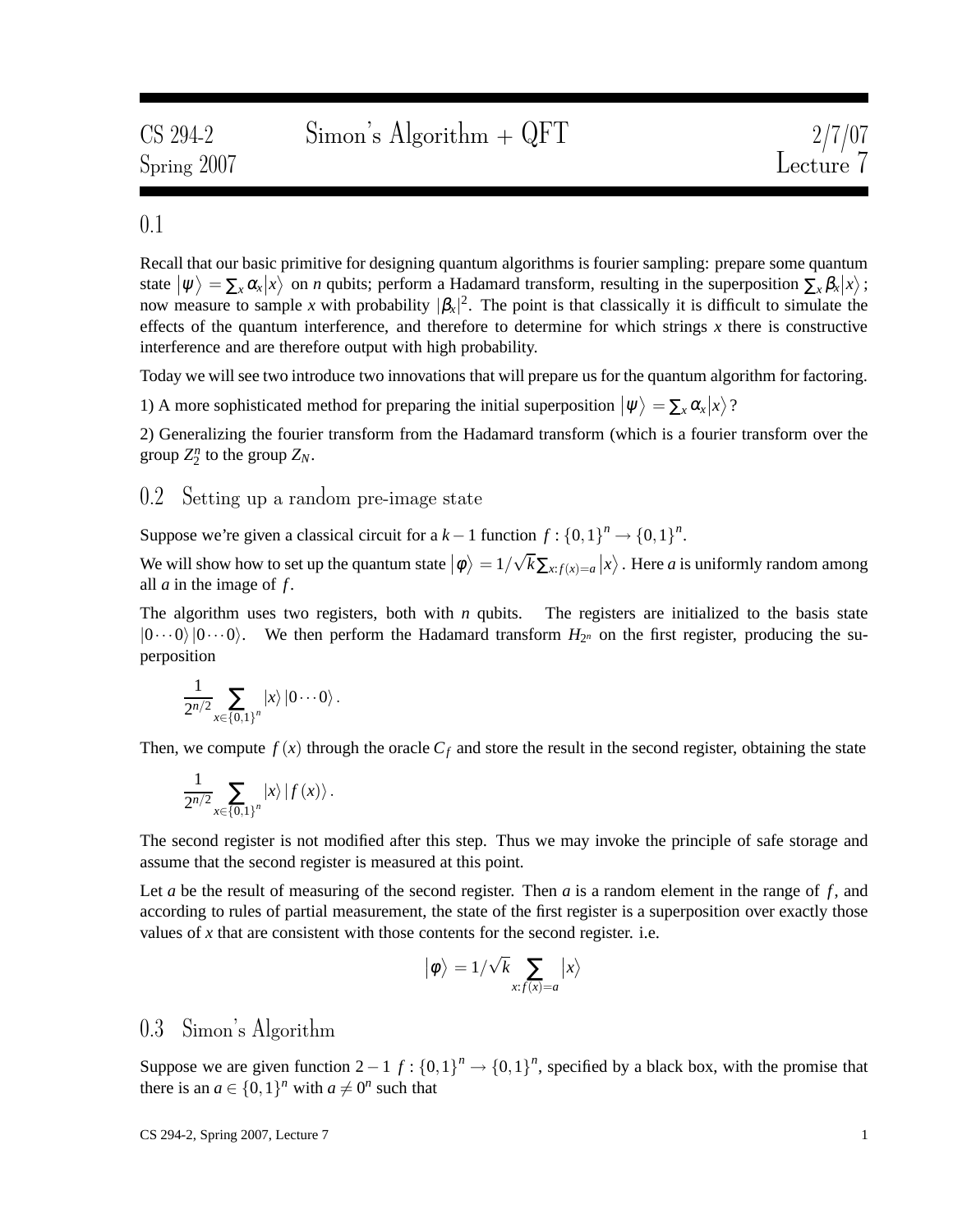

Figure 1: Simon's algorithm

- For all  $x f(x+a) = f(x)$ .
- If  $f(x) = f(y)$  then either  $x = y$  or  $y = x + a$ .

The challenge is to determine *a*. It is intuitively obvious that this is a difficult task for a classical probabilistic computer. We will show an efficient quantum algorithm.

### 0.4 Simon's Algorithm

1. Use *f* to set up random pre-image state

$$
\phi = 1/\sqrt{2}|z\rangle + 1/\sqrt{2}|z+a\rangle
$$

where  $z$  is a random *n*-bit string.

2. Perform a Hadamard transform *H* ⊗*n* .

After step 2 we obtain a superposition

$$
\sum_{y\in\left\{ 0,1\right\} ^{n}}\alpha_{y}\left\vert y\right\rangle
$$

where

$$
\alpha_{y} = \frac{1}{\sqrt{2}} \frac{1}{2^{n/2}} (-1)^{y \cdot z} + \frac{1}{\sqrt{2}} \frac{1}{2^{n/2}} (-1)^{y \cdot (z \oplus a)} = \frac{1}{2^{(n+1)/2}} (-1)^{y \cdot z} [1 + (-1)^{y \cdot a}].
$$

There are now two cases. For each *y*, if  $y \cdot a = 1$ , then  $\alpha_y = 0$ , whereas if  $y \cdot a = 0$ , then

$$
\alpha_{y}=\frac{\pm 1}{2^{(n-1)/2}}
$$

<span id="page-1-0"></span>.

So when we observe the first register, with certainty we'll see a *y* such that  $y \cdot a = 0$ . Hence, the output of the measurement is a random *y* such that  $y \cdot a = 0$ . Furthermore, each *y* such that  $y \cdot a = 0$  has an equal probability of occurring. Therefore what we've managed to learn is an equation

$$
y_1 a_1 \oplus \cdots \oplus y_n a_n = 0 \tag{1}
$$

where  $y = (y_1, \ldots, y_n)$  is chosen uniformly at random from  $\{0,1\}^n$ . Now, that isn't enough information to determine *a*, but assuming that  $y \neq 0$ , it reduces the number of possibilities for *a* by half.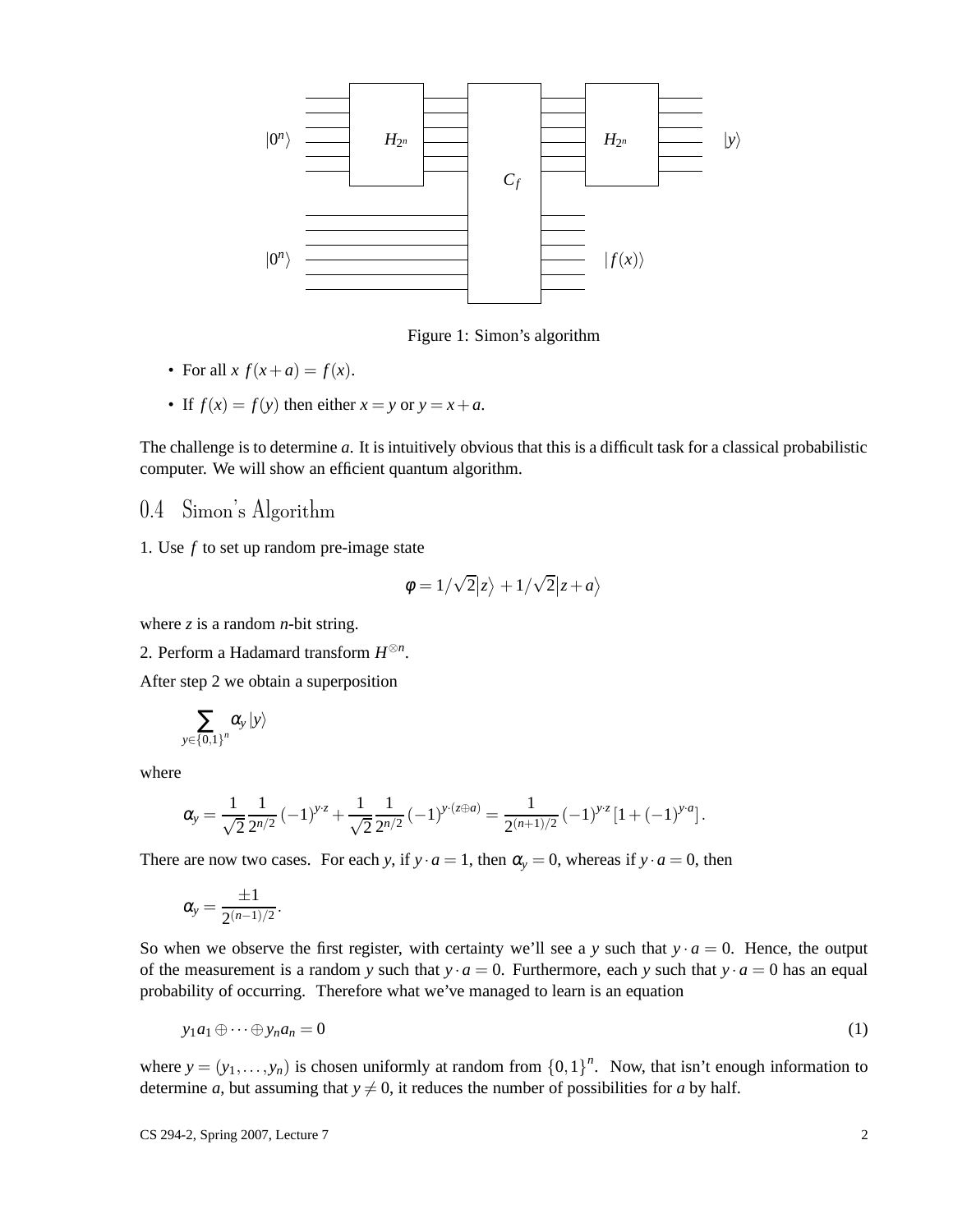It should now be clear how to proceed. We run the algorithm over and over, accumulating more and more equations of the form in [\(1\)](#page-1-0). Then, once we have enough of these equations, we solve them using Gaussian elimination to obtain a unique value of *a*. But how many equations is enough? From linear algebra, we know that *a* is uniquely determined once we have  $n - 1$  linearly independent equations—in other words, *n*−1 equations

$$
y^{(1)} \cdot a \equiv 0 \pmod{2}
$$

$$
\vdots
$$

$$
y^{(n-1)} \cdot a \equiv 0 \pmod{2}
$$

such that the set  $\{y^{(1)}, \ldots, y^{(n-1)}\}$  is linearly independent in the vector space  $Z_2^n$ . Thus, our strategy will be to lower-bound the probability that any *n*−1 equations returned by the algorithm are independent.

Suppose we already have *k* linearly independent equations, with associated vectors  $y^{(1)}, \ldots, y^{(k)}$ . The vectors then span a subspace  $S \subseteq Z_2^n$  of size  $2^k$ , consisting of all vectors of the form

$$
b_1y^{(1)} + \cdots + b_ky^{(k)}
$$

with  $b_1, \ldots, b_k \in \{0, 1\}$ . Now suppose we learn a new equation with associated vector  $y^{(k+1)}$ . This equation will be independent of all the previous equations provided that  $y^{(k+1)}$  lies *outside* of *S*, which in turn has probability at least  $(2^{n} - 2^{k})/2^{n} = 1 - 2$ So the probability that any *n* equations are independent is exactly the product of those probabilities.

$$
\left(1-\frac{1}{2^n}\right) \times \left(1-\frac{1}{2^{n-1}}\right) \times \cdots \times \left(1-\frac{1}{4}\right) \times \left(1-\frac{1}{2}\right).
$$

Can we lower-bound this expression? Trivially, it's at least

$$
\prod_{k=1}^{\infty} \left(1 - \frac{1}{2^k}\right) \approx 0.28879;
$$

the infinite product here is related to something in analysis called a q-series. Another way to look at the constant  $0.28879...$  is this: it is the limit, as *n* goes to infinity, of the probability that an  $n \times n$  random matrix over  $Z_2$  is invertible.

But we don't need heavy-duty analysis to show that the product has a constant lower bound. We use the inequality  $(1 - a)(1 - b) = 1 - a - b + ab > 1 - (a + b)$ , if  $a, b \in (0, 1)$ . We just need to multiply the product out, ignore monomials involving two or more  $\frac{1}{2^k}$  terms multiplied together (which only increase the product), and observe that the product is lower-bounded by

$$
\[1 - \left(\frac{1}{2^n} + \frac{1}{2^{n-1}} + \dots + \frac{1}{4}\right)\] \cdot \frac{1}{2} \ge \frac{1}{4}.
$$

We conclude that we can determine *a* with constant probability of error after repeating the algorithm  $O(n)$ times. So the number of queries to f used by Simon's algorithm is  $O(n)$ . The number of computation steps, though, is at least the number of steps needed to solve a system of linear equations, and the best known upper bound for this is  $O(n^{2.376})$ , due to Coppersmith and Winograd.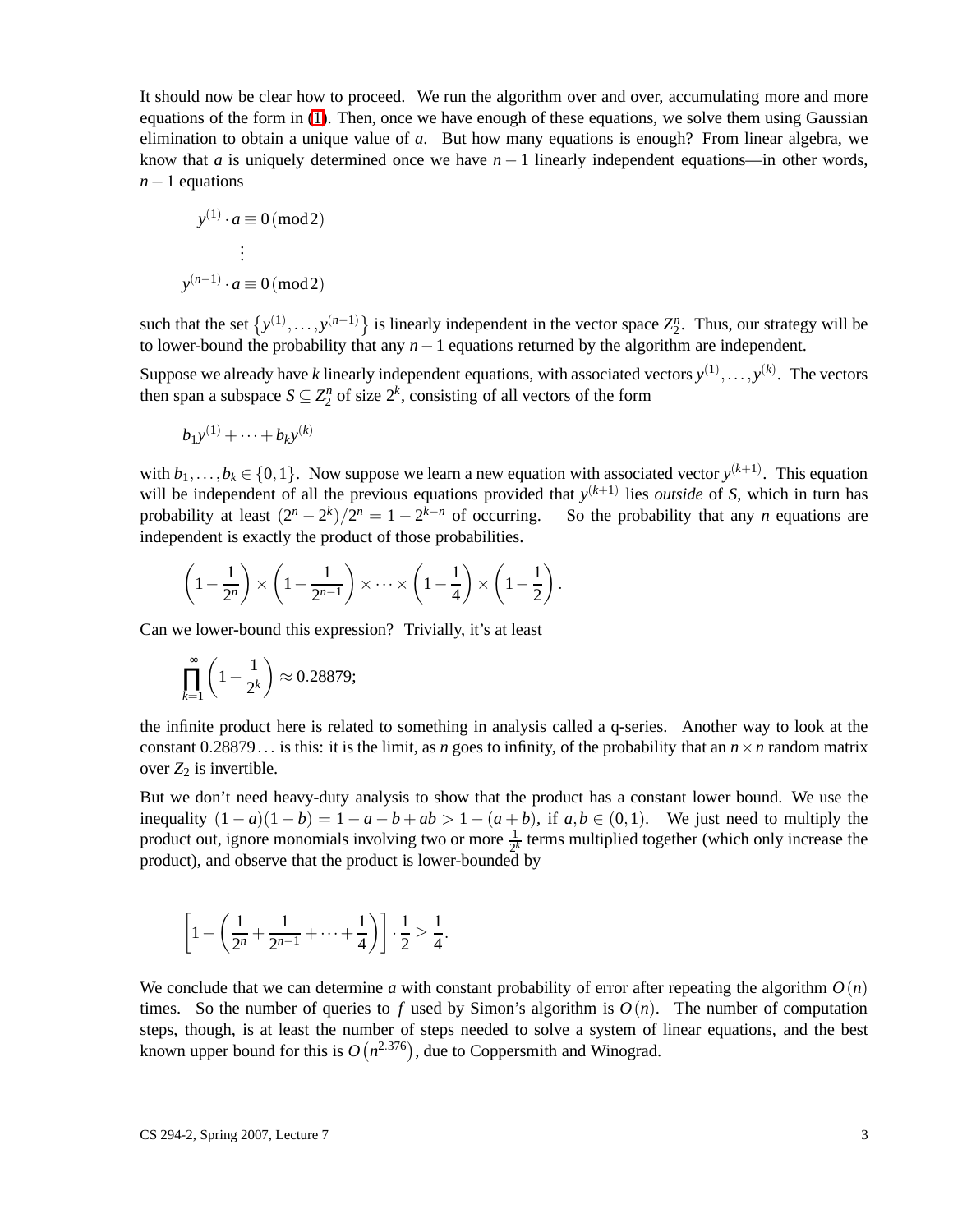#### 0.5 Classical solution

We are going to prove that any probabilistic algorithm needs an exponential time to solve this problem. Suppose that *a* is chosen uniformly at random from  $\{0,1\}^n - \{0^n\}$ . Now consider a classical probabilistic algorithm that's already made *k* queries, to inputs  $x_1, \ldots, x_k$ . We want to know how much information the algorithm could have obtained about *a*, given those queried pairs  $(x_i, f(x_i))$ .

On the one hand, there might be a pair of inputs  $x_i, x_j$  (with  $1 \le i, j \le k$ ) such that  $f(x_i) = f(x_j)$ . In this case, the algorithm already has enough information to determine *a*:  $a = x_i \oplus x_j$ .

On the other hand, suppose no such pair  $f(x_i)$ ,  $f(x_j)$  exists. Then the queried  $f(x_i)$ 's are distinct and *a* is none of  $\binom{k}{2}$ 2  $\bigg\}$  values  $x_i \oplus x_j$ .

The probability that the next query will succeed is at most

$$
\frac{k}{2^n - 1 - \binom{k}{2}}
$$

because there are at least  $2^n - 1 - \binom{k}{2}$ 2 possible values of u for choosing at the  $(k+1)$ -th query. And  $f(x_{k+1})$ should be equal to one of the prior observed  $f(x_i)$ ,  $i \in [1, k]$ .

Taking the sum over all  $k \in \{1, \ldots, m\}$ . We get

$$
\sum_{k=1}^{m} \frac{k}{2^{n} - 1 - {k \choose 2}} \le \sum_{k=1}^{m} \frac{k}{2^{n} - k^{2}} \le \frac{m^{2}}{2^{n} - m^{2}}
$$

In order to have an constant probability, we must choose  $m = \Omega(2^{n/2})$ . Hence, any deterministic algorithm has to run in exponential time to get a correct answer with probability larger than a constant.

## Fourier transform on **Z***<sup>N</sup>*

Let  $f$  be a complex-valued function on  $\mathbf{Z}_N$ . Then its Fourier transform is

$$
\hat{f}(t) = \frac{1}{\sqrt{N}} \sum_{x \in \mathbf{Z}_N} f(x) w^{xt}
$$

where  $w = \exp(2\pi i/N)$ . Let  $B_1$  be the standard basis for  $\mathcal{C}^{Z_N}$  consisting of vectors  $f_i(j) = \delta_{i,j}$ . In the standard basis the matrix for the Fourier transform is

$$
FT_N = \begin{pmatrix} 1 & 1 & 1 & 1 & \cdots & 1 \\ 1 & w & w^2 & w^3 & \cdots & w^{N-1} \\ 1 & w^2 & w^4 & w^6 & \cdots & w^{2N-2} \\ 1 & w^3 & w^6 & w^9 & \cdots & w^{3N-3} \\ \vdots & \vdots & \vdots & \vdots & \ddots & \vdots \\ 1 & w^{N-1} & w^{2N-2} & w^{3N-3} & \cdots & w^{(N-1)(N-1)} \end{pmatrix}
$$

where *i*, *j*'th entry of  $FT_N$  is  $w^{ij}$ .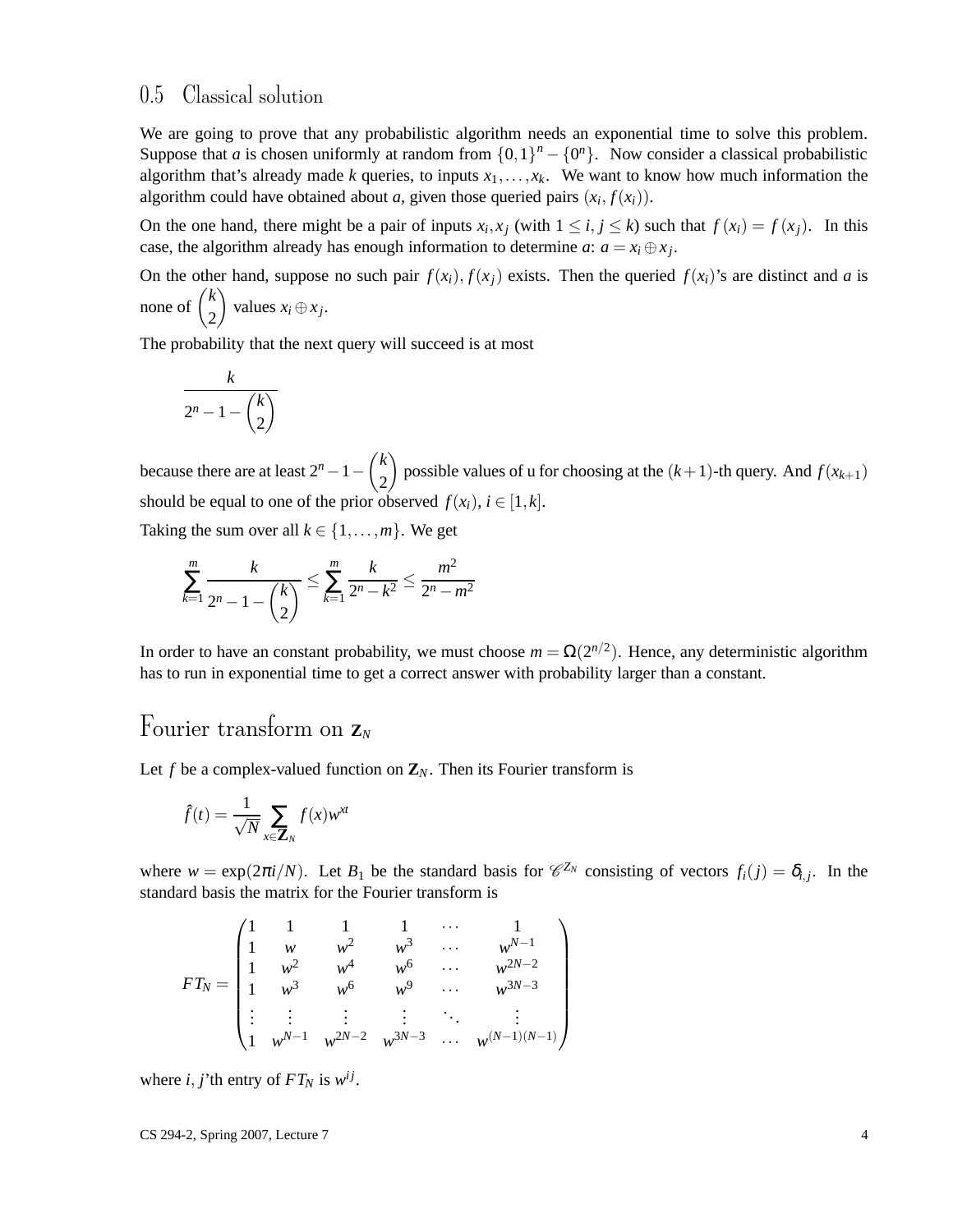

Figure 2: A circuit for classical fast Fourier transform

# Classical fast Fourier transform

Straightforward multiplication of the vector *f* by  $FT_N$  would take  $\Omega(N^2)$  steps because multiplication of *f* by each row requires *N* multiplications. However, there is an algorithm known as fast Fourier transform (FFT) that performs Fourier transform in *O*(*N* log*N*) operations.

In our presentation of FFT we shall restrict ourselves to the case  $N = 2^n$ . Let  $B_2$  be a basis for  $\mathscr{C}^{\mathbf{Z}_N}$  consisting of vectors

$$
f_i(j) = \begin{cases} \delta_{2i,j}, & i \in \{0,1,\ldots,N/2-1\}, \\ \delta_{2i-N+1,j}, & i \in \{N/2,N/2+1,\ldots,N-1\}, \end{cases}
$$

i.e., the vectors of the standard basis sorted by the least-significant bit. Then as a map from  $B_2$  to  $B_1$  the Fourier transform has the matrix representation

bit # 
$$
2k
$$
  $2k+1$   
\n
$$
\begin{array}{cc}\nj & \left(\frac{w^{2jk}}{w^{2jk}}\right)\frac{w^{2jk}w^{j}}{w^{2jk}w^{j}}\end{array} = \begin{pmatrix}FT_{N/2} & w^{j}FT_{N/2} \\ FT_{N/2} & -w^{j}FT_{N/2} \end{pmatrix}.
$$

Hence,

$$
\left(\begin{array}{c|c} w^{2jk} & w^{2jk}w^{j} \\ \hline w^{2jk} & w^{2jk}w^{j} \end{array}\right)\left(\begin{array}{c} v_0 \\ v_1 \end{array}\right)=\left(\begin{array}{c} FT_{N/2}v_0 + w^{j}FT_{N/2}v_1 \\ FT_{N/2}v_0 - w^{j}FT_{N/2}v_1 \end{array}\right).
$$

This representation gives a recursive algorithm for computing the Fourier transform in time  $T(N) = 2T(N/2) + 1$  $O(N) = O(N \log N)$ . As a circuit the algorithm can be implemented as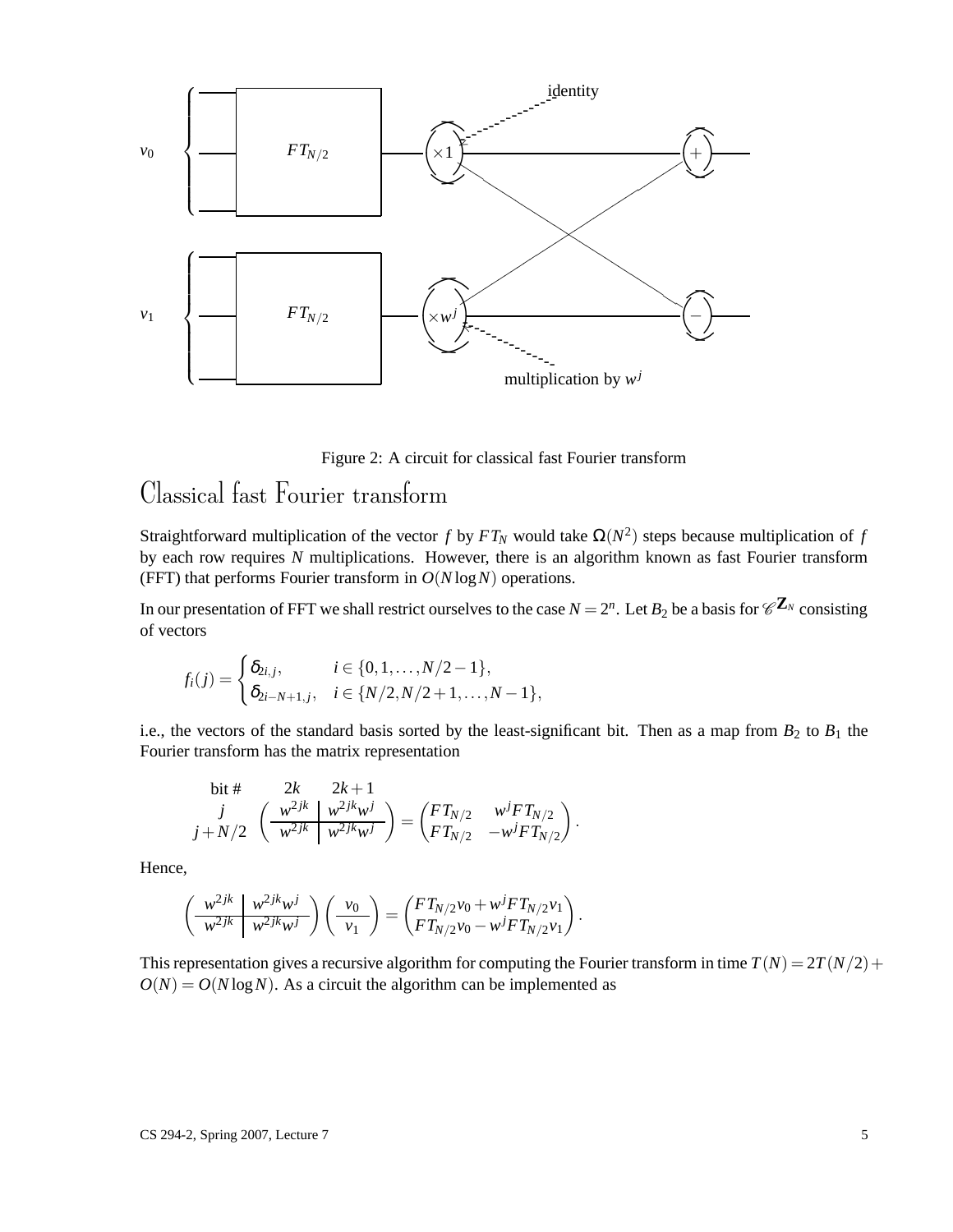

Figure 3: Circuit for quantum Fourier transform

## Quantum Fourier transform

Let  $N = 2^n$ . Suppose a quantum state  $\alpha$  on *n* qubits is given as  $\sum_{j=0}^{N-1} \alpha_j |j\rangle$ . Let the Fourier transform of  $\phi$ be  $FT_N |\phi\rangle = \sum_{j=0}^{N-1} \beta_j |j\rangle$  where

$$
FT_N\begin{pmatrix}\alpha_0\\ \alpha_1\\ \vdots\\ \alpha_{N-1}\end{pmatrix}=\begin{pmatrix}\beta_0\\ \beta_1\\ \vdots\\ \beta_{N-1}\end{pmatrix}.
$$

The map  $FT_N = |\alpha\rangle \mapsto |\beta\rangle$  is unitary (see the proof below), and is called the quantum Fourier transform (QFT). A natural question arises whether it can be efficiently implemented quantumly. The answer is that it can be implemented by circuit of size  $O(\log^2 N)$ . However, this does not constitute an exponential speed-up over the classical algorithm because the result of quantum Fourier transform is a superposition of states which can be observed, and any measurement can extract at most  $n = \log N$  bits of information.

A quantum circuit for quantum Fourier transform is where  $R_K$  is the controlled phase shift by angle  $2\pi/2^K$ whose matrix is

$$
R_K = \begin{pmatrix} 1 & 0 & 0 & 0 \\ 0 & 1 & 0 & 0 \\ 0 & 0 & 1 & 0 \\ 0 & 0 & 0 & e^{2\pi/2^K} \end{pmatrix}.
$$

In the circuity above the quantum Fourier transform on  $n - 1$  bits corresponds to two Fourier transforms on  $n-1$  bits in the figure ??. The controlled phase shifts correspond to multiplications by  $w<sup>j</sup>$  in classical circuit. Finally, the Hadamard gate at the very end corresponds to the summation.

# Properties of Fourier transform

• *FT<sub>N</sub>* is unitary. Proof: the inner product of the *i*'th and *j*'th column of *FT<sub>N</sub>* where  $i \neq j$  is

$$
\frac{1}{N} \sum_{k \in \mathbf{Z}_N} w^{ik} \overline{w^{jk}} = \frac{1}{N} \sum_{k \in \mathbf{Z}_N} w^{ik - jk} = \frac{1}{N} \sum_{k \in \mathbf{Z}_N} (w^{i - j})^k = \frac{1}{N} \frac{w^{N(i - j)} - 1}{w^{i - j} - 1} = \frac{1}{N} \frac{1 - 1}{w^{i - j} - 1}
$$